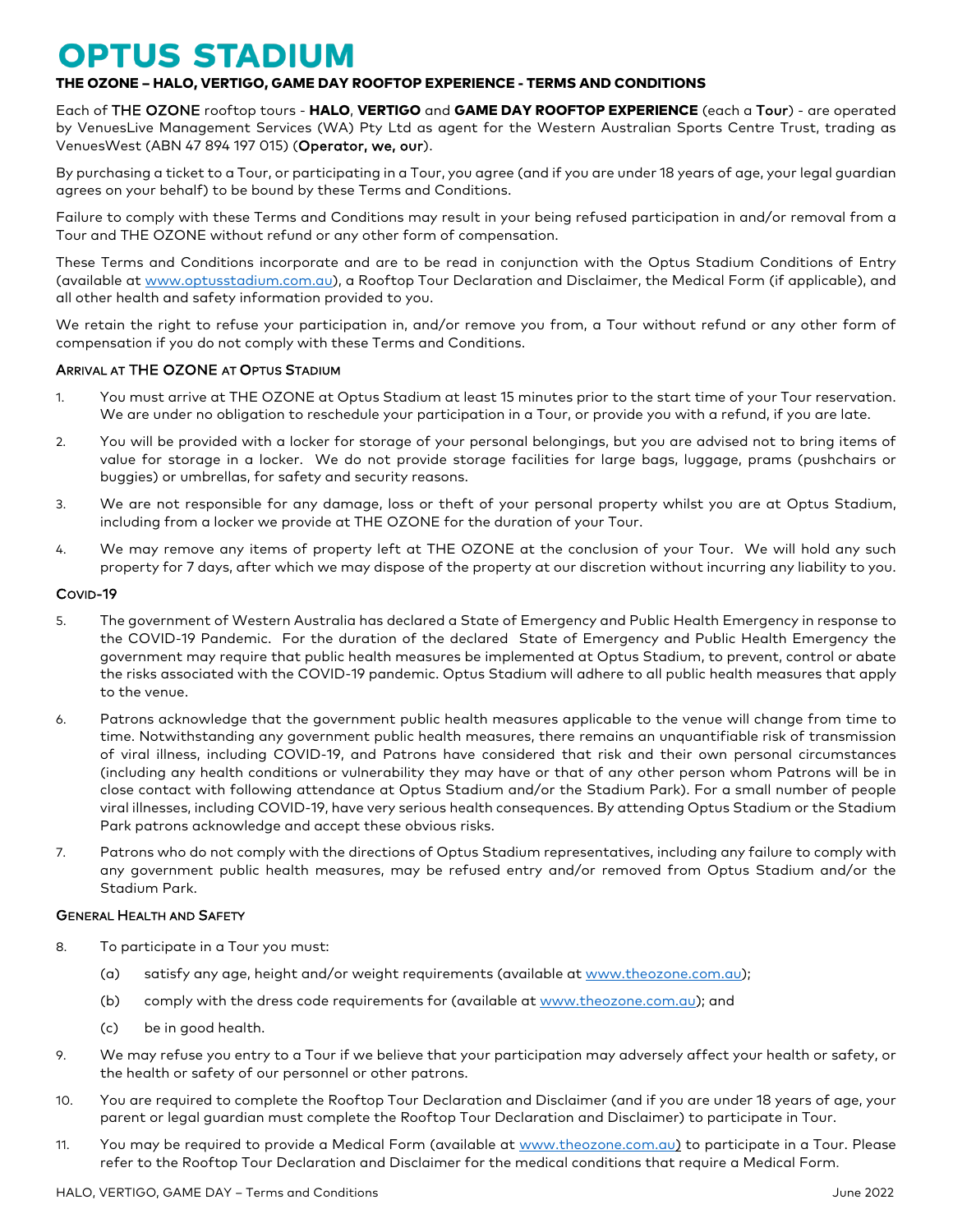- 12. If a Medical Form is required it must be signed by a medical practitioner no more than 3 days prior to the date of your Tour, and a copy must be provided to our representatives at THE OZONE on the day of your Tour.
- 13. You may be breath tested and will be refused entry if you record a reading of 0.05 or above. You may otherwise be refused entry, or removed from THE OZONE, if we believe that you are under the influence of drugs.

## PARTICIPATION IN A TOUR

- 14. Participation in a Tour will only be given on presentation of a confirmation email or voucher (Ticket) or a ticket and food & beverage package (Package Ticket), specific to the date and time as stated on the Ticket or Package Ticket.
- 15. You must comply with these Terms and Conditions, and the directions of our Tour guides, at all times.
- 16. You must exercise all due care and control for your own safety and for that of any other persons under your control or supervision whilst participating in a Tour.
- 17. Children must be accompanied by a responsible adult at all times, who will be responsible for their care and conduct whilst participating in a Tour.
- 18. You will be issued with a jumpsuit and security harness, that you are required to wear to participate in a Tour. We will provide a refund of the Ticket or Package Ticket price if you cannot wear the jumpsuit or harness and are unable to participate in a Tour.
- 19. You will be provided with an audio-device for use during a Tour. You are not required to use the audio-device, however you will not receive any refund of the Ticket or Package Ticket Price if you are unable or choose not to use the audiodevice.
- 20. Areas of Optus Stadium accessible during a Tour, including all areas of the roof top, are subject to change on a daily, and on a tour by tour basis, at short notice, to accommodate operational requirements of Optus Stadium. Access to all areas of the rooftop is not guaranteed. You will not receive any refund, and we will not reschedule your participation in an alternative Tour, if areas of Optus Stadium, including the roof top, are modified during your Tour.
- 21. Concession cards, if used to purchase a Ticket or Package Ticket, must be presented on the day of your Tour. We are under no obligation to reschedule your participation in a Tour, or provide you with a refund, if you fail to present your concession card.
- 22. Lost or damaged Tickets and Package Tickets will only be replaced, for use on the date and time of the original Ticket or Package Ticket, on the presentation of proof of purchase and the provision of photo identification.
- 23. Tickets and Package Tickets must not be offered as prizes, offered for sale or resale, or resold or used for any unauthorised advertising, promotion, competition or commercial activity (including public competitions and trade promotions).

#### CANCELLATIONS AND REFUNDS

- 24. We may cancel or reschedule a Tour for safety or other operational reasons, including inclement weather (heavy rain, high winds, lightning, extreme temperatures). If we cancel a Tour, and you are unable to attend a rescheduled Tour, we will provide a refund of the Ticket or Package Ticket price.
- 25. Each Tour is specific to the date and time as stated on the Ticket. If you need to change your Tour reservation you must contact us at [tours@theozone.com.au](mailto:tours@theozone.com.au) at least 24 hours prior to your Tour and we will reschedule your reservation. We are under no obligation to reschedule your participation in a Tour, or refund the Ticket or Package Ticket price, if you cancel your reservation within 24 hours of your Tour.

#### **PRIVACY**

- 26. We collect, disclose and otherwise handle your personal information, including any photographs or recordings, in accordance with the Optus Stadium Privacy Policy (available at [www.optusstadium.com.au\)](http://www.optusstadium.com.au/) and the Australian Privacy Principles under the Privacy Act 1988 (Cth).
- 27. By participating in a Tour you consent to our using, and where required sharing, your Personal Information with a third party, including any law enforcement agencies, in connection with investigating, documenting and/or analysing any breach or alleged breach of these Terms and Conditions.
- 28. We may photograph and record activities at Optus Stadium, including your participation in a Tour, from time to time and may use these photographs and recordings for any media or other purpose, including advertising or promotional purposes, without payment of any kind to you.

#### **LIABILITY**

29. You acknowledge that the Tour is a recreational activity, and admission to Optus Stadium and participation in a Tour is at your own risk. These risks include, but are not limited to, the risk of physical injury or death, the inducement or